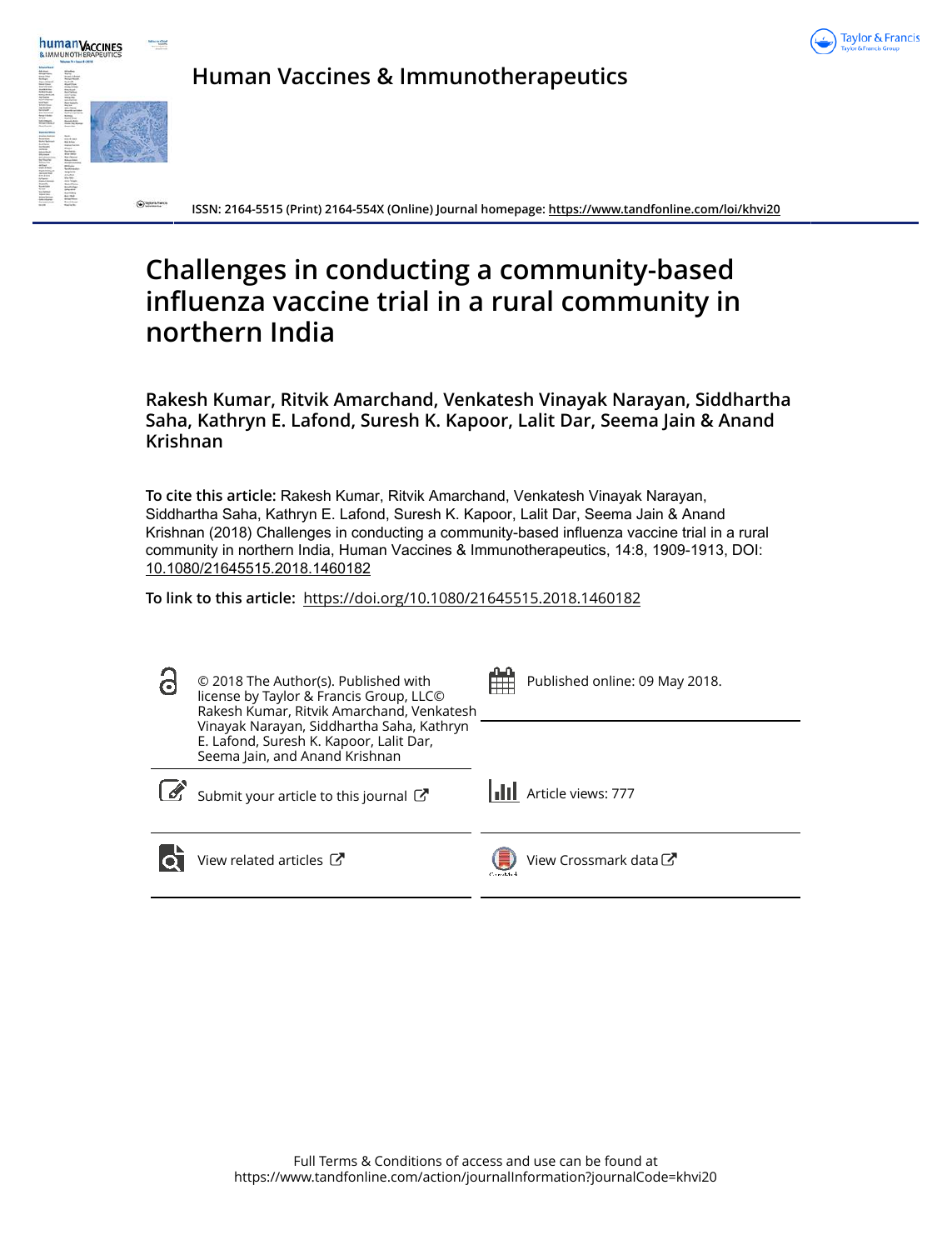Challenges in conducting a community-based influenza vaccine trial in a rural community in northern India

Rakesh Kumar ��ª, Ritvik Amarchand<sup>a</sup>, Venkatesh Vinayak Narayan<sup>a</sup>, Siddhartha Saha<sup>b</sup>, Kathryn E. Lafond<sup>b</sup> , Suresh K. Kapoor<sup>c</sup>, Lalit Dar<sup>a</sup>, Seema Jain<sup>b</sup>, and Anand Krishnan<sup>a</sup>

<sup>a</sup>All India Institute of Medical Sciences, Ansari Nagar, New Delhi, India; <sup>b</sup>Centers for Disease Control and Prevention, 1600 Clifton Road, Atlanta, GA, USA; <sup>c</sup>Centre for Chronic Disease Control, New Delhi, India

## **ABSTRACT**

Evidence on influenza vaccine effectiveness from low and middle countries (LMICs) is limited due to limited institutional capacities; lack of adequate resources; and lack of interest by ministries of health for influenza vaccine introduction. There are concerns that the highest ethical standards will be compromised during trials in LMICs leading to mistrust of clinical trials. These factors pose regulatory and operational challenges to researchers in these countries. We conducted a community-based vaccine trial to assess the efficacy of live attenuated influenza vaccine and inactivated influenza vaccine in rural north India. Key regulatory challenges included obtaining regulatory approvals, reporting of adverse events, and compensating subjects for trial-related injuries; all of which were required to be completed in a timely fashion. Key operational challenges included obtaining audio-visual consent; maintaining a low attrition rate; and administering vaccines during a narrow time period before the influenza season, and under extreme heat. We overcame these challenges through advanced planning, and sustaining community engagement. We adapted the trial procedures to cope with field conditions by conducting mock vaccine camps; and planned for early morning vaccination to mitigate threats to the cold chain. These lessons may help investigators to confront similar challenges in other LMICs.

Evidence on effectiveness from low and middle income countries (LMICs) is limited.<sup>1,2</sup> The paucity of research is due to limited institutional capacities in laboratory and field research and lack of adequate resources. There are also concerns among the public and policymakers about the ethics of conducting trials in LMICs, and potential violations of standards, especially among vulnerable groups, given that there is a large power differential between investigators and trial participants. This social climate can result in a mistrust of clinical trials,  $3,4,5$  which in some cases has resulted in lawsuits and legal recommendations to evoke stringent measures to protect the rights of research participants.<sup>6</sup>

These factors pose unique challenges to researchers who are conducting community-based trials in LMICs and need to manage ethically compliant, locally acceptable, and scientifically meaningful studies in relatively resource-constrained settings. Though researchers have outlined challenges in conducting large vaccine trials for meningococcal and pneumococcal vaccines elsewhere,<sup>7,8</sup> influenza vaccine trials pose many distinct challenges. These include the relatively low and variable influenza vaccine effectiveness compared with other pediatric vaccines, routine changes in the vaccine virus components, need for annual vaccination, and variability of influenza seasonality in tropical and monsoon settings. In addition, influenza vaccination is not currently provided through government funded immunization programmes in India, including the Expanded Programme on Immunization (EPI); and although

the Government of India (GoI) recommends influenza vaccine for children 6 months-8 years, coverage is low.<sup>9</sup> Since adding influenza vaccination to the EPI schedule is currently unlikely in India or other LMICs, conducting research studies on influenza vaccines is also lower priority compared with other vaccines which are closer to roll-out. We present the challenges of conducting a community-based influenza vaccine trial in India, due to regulatory and operational issues, through a case study of a Phase IV community trial to assess the efficacy of live attenuated influenza vaccine (LAIV) and inactivated influenza vaccine (IIV) among children 2–10 years in rural north India.

# Description of the vaccine trial

A community-based triple-blinded Phase IV randomized controlled trial was conducted to assess the absolute and relative efficacy of LAIV and IIV in comparison with control groups. The trial was conducted in six villages of the Ballabgarh block (Faridabad district) in the northern state of Haryana, India. The trial was intended to provide evidence for the utility of LAIV when produced locally by the Serum Institute of India (SII), which could be cost-effective if LAIV production occurred in India and production capacity could be more easily augmented during influenza epidemics or pandemics. The trial had two intervention arms: one dose of nasally administered LAIV or either one or two doses of IIV (as appropriate for age), administered through the intra-muscular

CONTACT Rakesh Kumar **©** dr.rakesh3105@gmail.com **□** Centre for Community Medicine, Old OT Block, All India Institute of Medical Sciences, New Delhi-110029, India. © 2018 Rakesh Kumar, Ritvik Amarchand, Venkatesh Vinayak Narayan, Siddhartha Saha, Kathryn E. Lafond, Suresh K. Kapoor, Lalit Dar, Seema Jain, and Anand Krishnan. Published with license by Taylor & Francis.

ARTICLE HISTORY

Received 9 March 2018 Revised 9 March 2018 Accepted 11 March 2018

#### **KEYWORDS**

Challenges; influenza; low and middle income countries; vaccine trial



Check for updates

**a** OPEN ACCESS

This is an Open Access article distributed under the terms of the Creative Commons Attribution-NonCommercial-NoDerivatives License (http://creativecommons.org/licenses/by-nc-nd/4.0/), which permits non-commercial re-use, distribution, and reproduction in any medium, provided the original work is properly cited, and is not altered, transformed, or built upon in any way.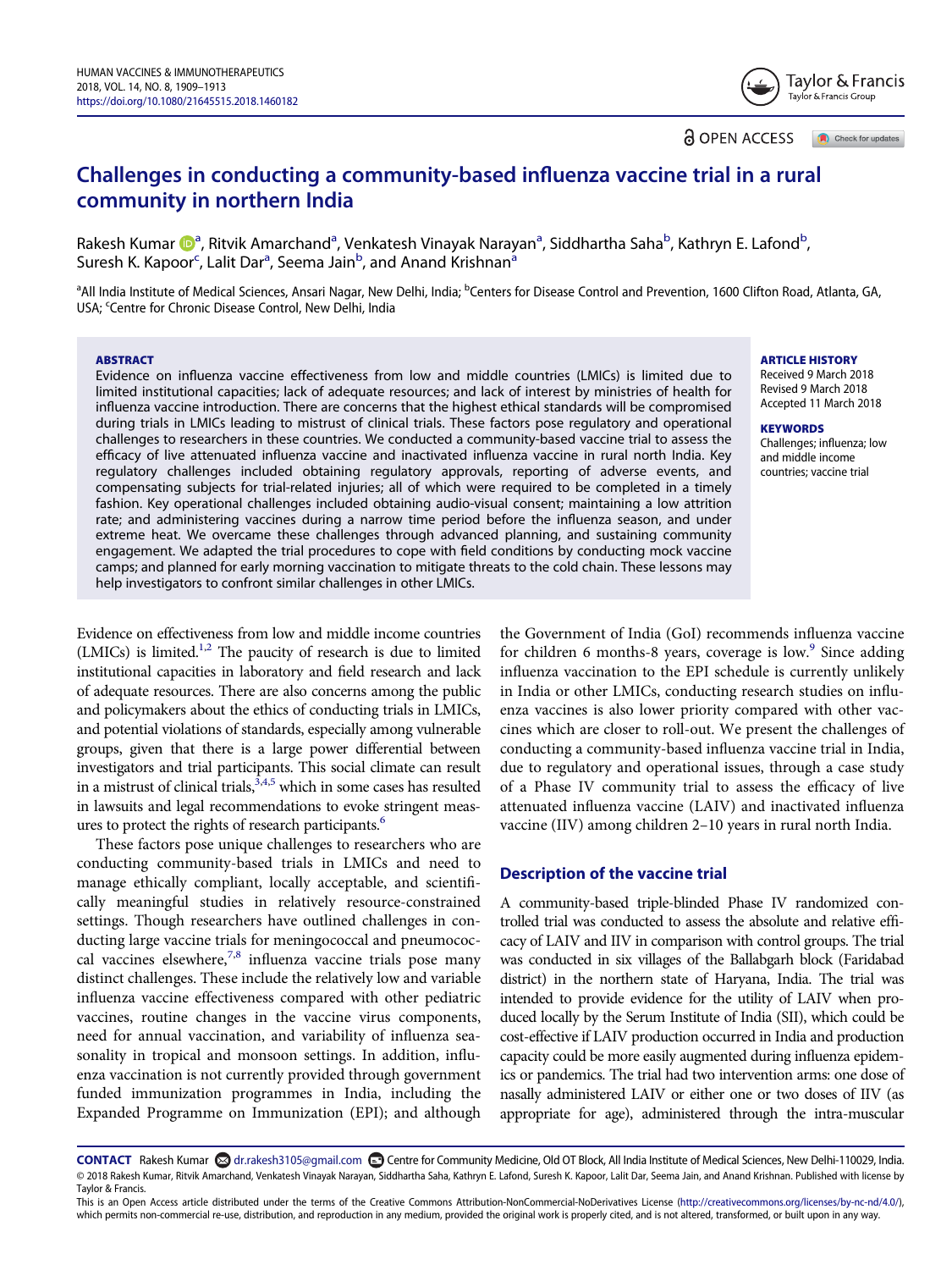route, with a second dose given after four weeks. The control arms included either one dose of intra-nasal placebo to mirror LAIV or one or two doses of inactivated polio vaccine (IPV) to mirror IIV. Both IIV and IPV were produced by Sanofi Pasteur SA, France and marketed by the Indian arm. Vaccines or intra-nasal placebo were administered for two consecutive years, 2015 and 2016, during June and July before the monsoon. Three thousand and fortytwo eligible children between 2–10 years were randomized to receive LAIV, IIV, intra-nasal placebo, or IPV in the allocation ratio of 2:2:1:1. House-to-house weekly visits for illness surveillance began immediately after the first dose vaccination camps were completed and continued for the study duration. The second dose was given four weeks after the first through vaccination camps and house visits for children who were not covered during camps. For illness surveillance, episodes of febrile acute respiratory infection (FARI) were identified through weekly household surveillance of children, and nasal and throat swabs were obtained from children who reported FARI. Swabs were tested for influenza virus by polymerase chain reaction at the All India Institute of Medical Sciences (AIIMS), New Delhi laboratory. An assessment of vaccine safety was conducted through home visits on days 1, 3, 7, 14, 21, 28, and 42 after each vaccination for each of the four groups. The study was approved by the institutional ethics committee of AIIMS, New Delhi and Institutional Review Board of Centers for Disease Control and Prevention (CDC), Atlanta. The trial was registered in the clinical trial registry of India (Clinical Trial Registry No: CTRI/ 2015/06/005902).

## Regulatory and ethical issues

## Approvals

Drug Controller General of India (DCGI) is the licensing authority for vaccine trials in India (http://www.cdsco.nic.in/ forms/default.aspx). The Drugs and Cosmetics Rules 1945, which governs the clinical trials conduct in India, was amended in response to recommendations from the Supreme Court of India in 2013 to introduce a multi-layered vetting of trials, including to strengthen the informed consent process, introduce no-fault compensation, register ethics committees, and discourage placebo-controlled trials.<sup>10</sup> While this process helps ensure the protection of vulnerable subjects in vaccine trials, the amended rule has made the clearance process for clinical trials much more complex.<sup>11</sup> One such issue in our trial was the use of intra-nasal placebo. Though the rules do not explicitly prohibit the use of placebo, they state that "use of placebo in placebo-controlled trials in case the standard care, though available, was not to be provided to the subject as per the clinical trial protocol will be deemed as trial related injury." <sup>12</sup> In our study, there was no standard of preventive care available other than vaccination. The DCGI also mandates that investigators, ethics committees, and regulators must ensure that the use of placebo is "appropriate, efficient, and ethical." Since no active control for intranasal influenza vaccine was available for our trial, there was no other choice but to use a intra-nasal placebo. However, this design decision required extensive communication and discussion with the DCGI, including personal visits and presentations, to receive the necessary approvals.

Regulatory approval is further complicated for influenza vaccine studies because each year, licensed LAIV and IIV are considered "new" vaccines when their formulation is updated. Thus, the DCGI must clear the first batch of any influenza vaccine before its use. Southern hemisphere composition of influenza vaccines is determined by the World Health Organization through a routine influenza vaccine strain selection process in September every year; thus, the influenza vaccines used in our trial was decided in September 2014. Since our study was to commence in June 2015, before the monsoon onset which is the peak influenza season in the study area, there were only 9 months during which we needed to obtain all approvals and procure vaccines after the strain selection process was completed, which potentially threatened successful initiation of the trial. $^{13}$  These approvals were also needed before mandatory insurance could be garnered for trialrelated injuries, as required by the good practices guidelines of the Central Drugs Standards and Control Organization (CDSCO), further delaying study initiation. A Gantt chart depicting the approval timelines is presented in Fig. 1.

The time needed to obtain appropriate regulatory approvals and garner insurance can threaten vaccine trial timeliness, because trials must commence based on local influenza seasonality and also stay within research funding cycles. Hence, we suggest that investigators allocate at least 9 months to obtain all approvals required for similar vaccine trials in India; this timeline could be longer if the trial was for a completely novel product. This may differ for other countries depending on countryspecific regulatory requirements where the trial will be conducted. Sustained engagement with various regulatory authorities was of paramount importance. Simultaneously working on the preparatory phase of the trial while waiting for approvals, such as finalizing standard operating procedures, ordering supplies, recruiting and training staff, and engaging with the community helped optimize the timeliness of our trial once approvals were received.

## Adverse event reporting

Investigators were required to notify the institutional ethics committee and the DCGI for each serious adverse event (SAE), whether related or not to vaccination. Initial SAE report submission was required within 24 hours and a detailed report was required within 14 days as per The Drugs and Cosmetics Rules, 1945. SAEs included any death, life threatening condition, disability, congenital defect, or hospitalization anytime during the follow-up period after vaccination; in our trial, this was the study period of two years. In our trial, 14 hospitalizations or deaths occurred in the first year and were reported as SAEs, all of which were judged to be unrelated to vaccination by the DCGI; we reported all but one SAE within the stipulated time frame (median 12 days). The study participants were provided the mobile numbers of study physicians for appropriate clinical guidance for any adverse event any time during the study period. This process helped to detect SAEs early. In future studies, follow-up should be designed to ensure compliance with local reporting timeframes. Continuous community engagement and provision of dedicated communication channels helped us meet the required SAE reporting timelines which was an essential regulatory requirement.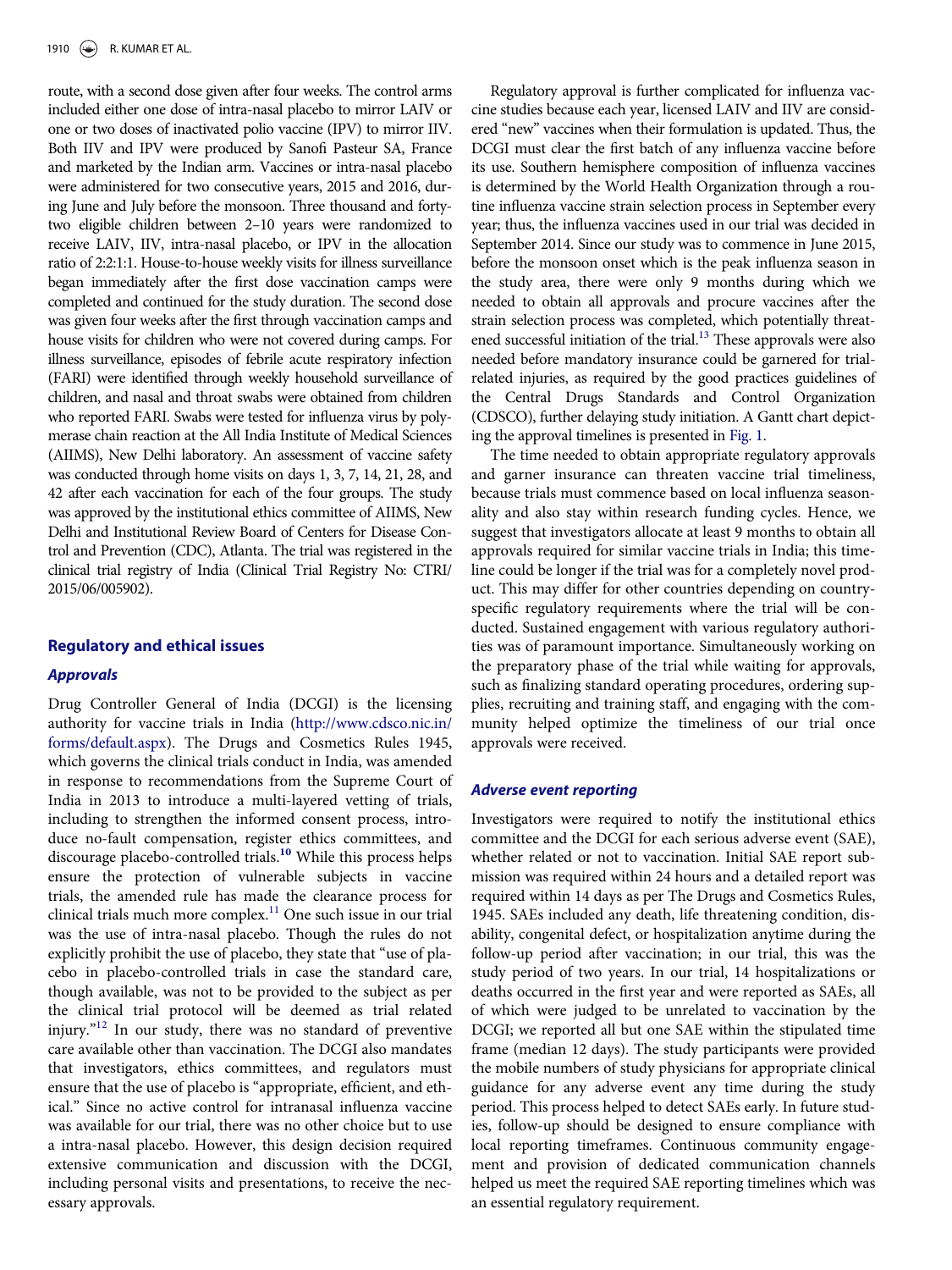|                                                                                                               | Month and year |              |              |              |                |              |              |              |              |              |
|---------------------------------------------------------------------------------------------------------------|----------------|--------------|--------------|--------------|----------------|--------------|--------------|--------------|--------------|--------------|
| <b>Project Activities</b>                                                                                     | Sep-<br>2014   | Oct-<br>2014 | Nov-<br>2014 | Dec-<br>2014 | $Jan-$<br>2015 | Feb-<br>2015 | Mar-<br>2015 | Apr-<br>2015 | May-<br>2015 | Jun-<br>2015 |
| Announcement of<br>influenza strain for<br>southern hemisphere<br>vaccine by the World<br>Health Organization |                |              |              |              |                |              |              |              |              |              |
| <b>Ethical Approval</b>                                                                                       |                |              |              |              |                |              |              |              |              |              |
| Approval by Health<br>Ministry's Screening<br>Committee (HMSC)                                                |                |              |              |              |                |              |              |              |              |              |
| Approval by Drug<br>Controller General of India<br>(DCGI) to vaccine                                          |                |              |              |              |                |              |              |              |              |              |
| Approval by DCGI to the<br>vaccine trial                                                                      |                |              |              |              |                |              |              |              |              |              |
| Insurance for the trial                                                                                       |                |              |              |              |                |              |              |              |              |              |
| Commencement of trial                                                                                         |                |              |              |              |                |              |              |              |              |              |

Figure 1. Gantt chart depicting the timeline of approvals for a vaccine trial in Ballabgarh, India.

## Assessment and compensation for trial-related injuries

The final determination of whether an injury is related or unrelated to vaccination by the DCGI usually takes >6 months, and is based on input from the investigators and ethics committee; and may also include independent investigation by the DCGI. However, as per the Drugs and Cosmetics (Third Amendment) Rules 2014, in case of any injury to the subject during the clinical trial, free medical management must be provided as long as required or until it is established that the injury was unrelated to the vaccination, whichever is earlier.<sup>14</sup> Hence, in practice, the investigator or sponsor is liable to bear the cost of all illness management, including hospitalization for major co-morbidities whether related or not to the trial. Trial insurance covers only SAEs which are deemed "related" to the trial, thus investigators or sponsors bear a large cost due to a delayed assessment of the "relatedness" of the injury to the vaccination which puts excess financial burden on investigators or sponsors of trials. To mitigate this burden, we conducted outpatient clinics in the study area four days a week, providing free treatment to all study subjects for all common co-morbidities.

## Informed consent

Written informed consent from parents or legal guardians and written assent from children > 7 years was obtained. As per the DCGI guidelines, audio-visual recording of consent and assent is mandatory in India for all vaccine trials,<sup>14</sup>which necessitated additional manpower and equipment; and prolonged the consent process by at least 20 minutes for each consent. There were also challenges in obtaining consent in a community setting, as mothers were reluctant to provide consent without permission from the child's father or grandfather, partly due to poor health literacy and the household power structure where men often authorize such decisions. This further delayed consent as men were often away during daytime for work. There were also concerns regarding privacy during the audio-visual consent as most of consenters were mothers or other female guardians who were uncomfortable being video recorded. The required audio-visual consent and assent is time-consuming and resource-intensive, and these factors must be accounted for during clinical trial planning in India.

# Operational issues

### Participant enrollment

While the community attitude towards immunization was largely positive, there were some pockets of resistance with manifest apprehension about the potential vaccine adverse event. Overall, 4% of all eligible subjects refused consent and there was 19.5% study attrition before vaccination; this was higher in one village where 6.1% subjects refused consent and there was 45% attrition. The higher attrition in this village was because of more mistrust due to religious and cultural differences compared with the other villages. High attrition can reduce power in vaccine trials, and jeopardizes the ability to determine differences between groups. In our study, because there were multiple villages within the study area, there were enough participants from other villages to achieve the required sample size. In order to achieve this, we had to allay further apprehension within the community, by routinely engaging with parents of study participants, community leaders, and influencers such as community health volunteers and school teachers through regular community meetings over two years in each of our study villages.

## Vaccine supplies and cold chain

Regular follow-up with manufacturers/suppliers was conducted to ensure timely vaccine supplies, including placebo.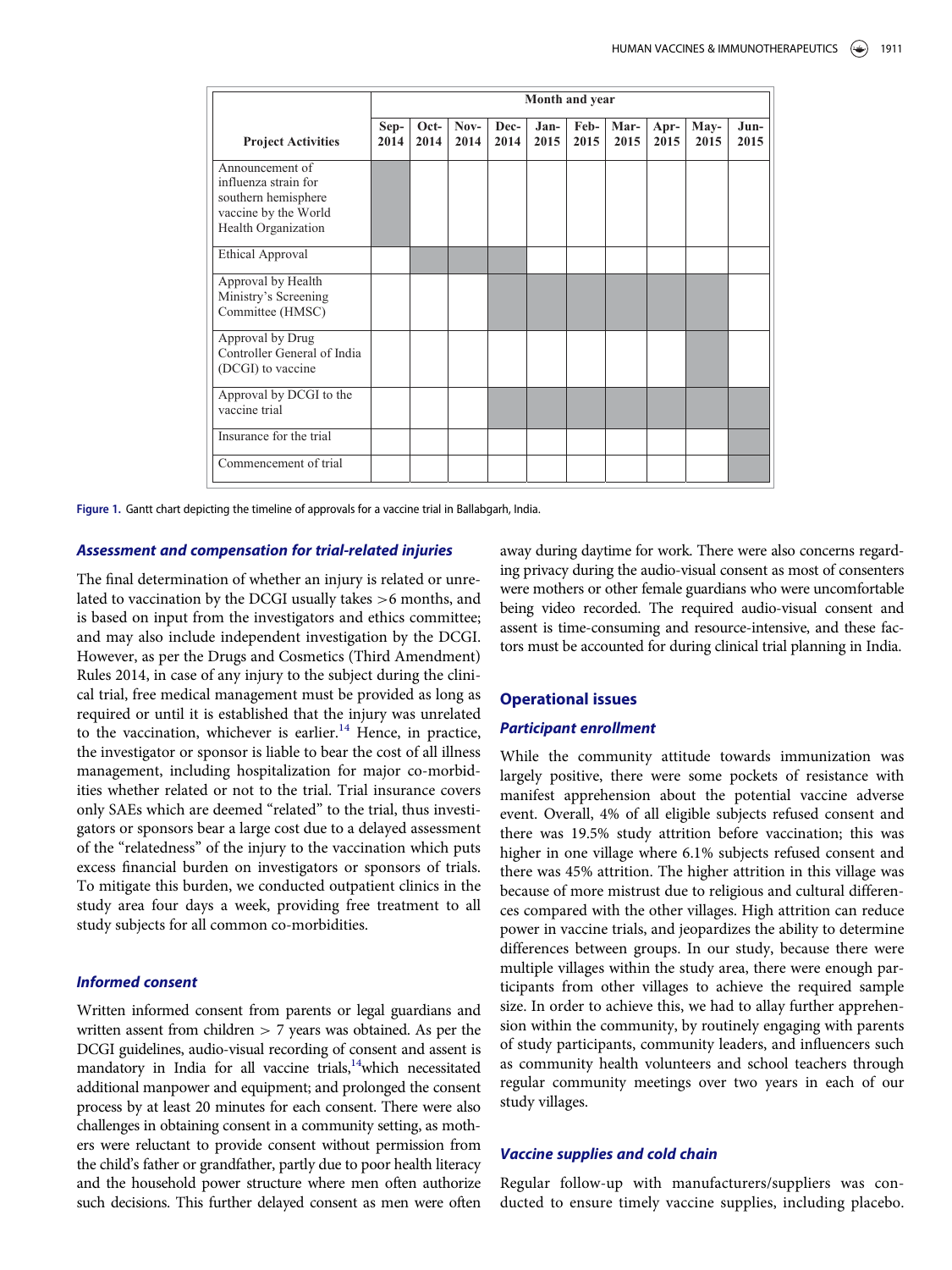#### Table 1. Summary of lessons learned during a vaccine trial in Ballabgarh, India.

| Domain                                                              | Lesson learned                                                                                                                                                                                                                                                             | Suggestions for improvement                                                                                                                                                                                                                                                                                                                                                                         |  |  |  |
|---------------------------------------------------------------------|----------------------------------------------------------------------------------------------------------------------------------------------------------------------------------------------------------------------------------------------------------------------------|-----------------------------------------------------------------------------------------------------------------------------------------------------------------------------------------------------------------------------------------------------------------------------------------------------------------------------------------------------------------------------------------------------|--|--|--|
| Regulatory approvals                                                | • Multiple sequential clearances are required before trial<br>initiation, which is a time-consuming process that can<br>delay start of the trial.                                                                                                                          | • Simultaneously plan and prepare other trials logistics<br>to maintain the trial timeline.                                                                                                                                                                                                                                                                                                         |  |  |  |
|                                                                     | • Placebo-controlled trials are discouraged by some<br>regulatory authorities.                                                                                                                                                                                             | • Prepare for continuous dialogue with regulatory<br>authorities in getting timely clearance.                                                                                                                                                                                                                                                                                                       |  |  |  |
| Serious adverse event (SAE) reporting                               | • Reporting of SAEs within a stipulated timeframe,<br>particularly those that occur after safety surveillance<br>window i.e., 42 days, requires intensive surveillance,<br>which is often not possible in community setting.                                               | • Establish close contact with study participants<br>including availability of study physicians over phone<br>to help in timely identification and thus reporting of<br>SAEs.                                                                                                                                                                                                                       |  |  |  |
| Causality assessment and compensation for<br>trial related injuries | • Delayed assessment of "relatedness" of injury puts<br>undue financial burden on investigators/sponsors of<br>the trial, which are required to bear cost of treatment<br>including hospitalization until health issue is deemed to<br>be "unrelated" to the intervention. | • Provide continuous medical care to study subjects in<br>the community to prevent some of the<br>hospitalizations, thereby reducing the financial<br>liability of investigators/sponsors.                                                                                                                                                                                                          |  |  |  |
|                                                                     |                                                                                                                                                                                                                                                                            | • Develop mechanisms to expedite the assessment of<br>"relatedness" of adverse events during the trial.                                                                                                                                                                                                                                                                                             |  |  |  |
| Informed consent                                                    | • Additional manpower and logistics are required for<br>audio-visual recording and storage of consent<br>information.                                                                                                                                                      | • Factor in these logistics while planning clinical trials in<br>terms of procurement of equipment, training, and<br>sensitization of trial participants.                                                                                                                                                                                                                                           |  |  |  |
| Recruitment                                                         | • Pockets of resistance due to apprehension regarding<br>vaccination may lead to attrition in enrollment.                                                                                                                                                                  | • Maintain and sustain community engagement to help<br>reduce attrition in subject enrollment.                                                                                                                                                                                                                                                                                                      |  |  |  |
| Supplies and cold chain                                             | • Short timeframe for procurement and delivery of<br>vaccines and supplies between approvals and initiation<br>of the trial poses an additional challenge for timely<br>start of vaccination activities.                                                                   | • Follow up regularly with manufacturers/suppliers to<br>ensure timely supply of vaccine and supplies<br>including placebo.                                                                                                                                                                                                                                                                         |  |  |  |
|                                                                     | • Extremely hot conditions in summer months and erratic<br>power supply present challenges in maintaining cold<br>chain.                                                                                                                                                   | • Dedicate detailed attention to maintaining the cold<br>chain in the field including the following: ensuring<br>round the clock power supply, advance planning<br>(procuring extra ice gel packs/temp loggers/backup<br>power sources), shifting the time of vaccination to<br>morning hours, vaccine temperature monitoring in<br>the field camp, and documentation of cold chain<br>performance. |  |  |  |

Study vaccines required storage at 2-8°C; thus, cold chain maintenance was challenging as Ballabgarh has an erratic power supply and temperatures during June can reach > 40–45C. Vaccines were supplied from manufacturers by courier at a constant temperature between 4–5 C and stored in an ice-lined refrigerator and vaccine cabinet at the Ballabgarh field office. A continuous power supply was ensured with generators for backup during power cuts. Once outreach vaccination camps started, vaccines were transported to the community sites in cold boxes with ice gel packs. Multiple simulations were conducted before deciding on the number of gel packs needed for each cold box. Temperature inside the cold box during storage at Ballabgarh, transport to field camps, and at vaccination camps was monitored using digital temperature loggers with indicators for out of range temperature. Cold boxes were supplemented with extra gel packs when the logger showed the temperature was near  $8^{\circ}$ C or  $2^{\circ}$ C to ensure that the temperature remained acceptable (i.e. 2–8 C). Vaccination camps were also held from 7 AM to 10 AM, when ambient temperatures were lower. Cold chain maintenance is critical, and more so for live vaccines, and thus planning for continuous monitoring of the cold chain is essential for vaccine trials conducted during hot temperatures.

## Vaccination

Vaccination camps were conducted at public settings such as village health centres and schools to achieve maximum

participation. This allowed for maximum vaccine coverage within two weeks of starting the campaign. Before conducting an actual camp, four mock camps were held at the community sites to troubleshoot issues related to eligibility assessment, randomization, vaccination, and observation for immediate adverse events. Based on lessons learned from the pilot period, each household with recruited children was given an appointment card for vaccination one day before camp, with details about time and location. Two to three camps were held per day in each of six villages to cover all eligible children. Since camps were held in June when schools were in recess and many children were out of the village, we conducted a second round of vaccination campaigns after a two-week lag to cover all children. Due to extreme heat in June in the study area, camps started at 7 AM and approximately 80% of participants received vaccine by 12 noon.

Randomization to different study arms was performed onsite at the vaccine camps to avoid attrition after allocation. This included individual-level randomization and allocation concealment by trained study staff at each camp site. This was done by sequential allocation of study participants, as they reported to the vaccination camps, to vaccine or placebo arm through a randomization code concealed within a sealed envelope kept at the study site. However, random allocation to different arms among children from the same households and the community perception that vaccines must be injectable resulted in some apprehension among guardians regarding nasal vaccines. In such cases, the physician